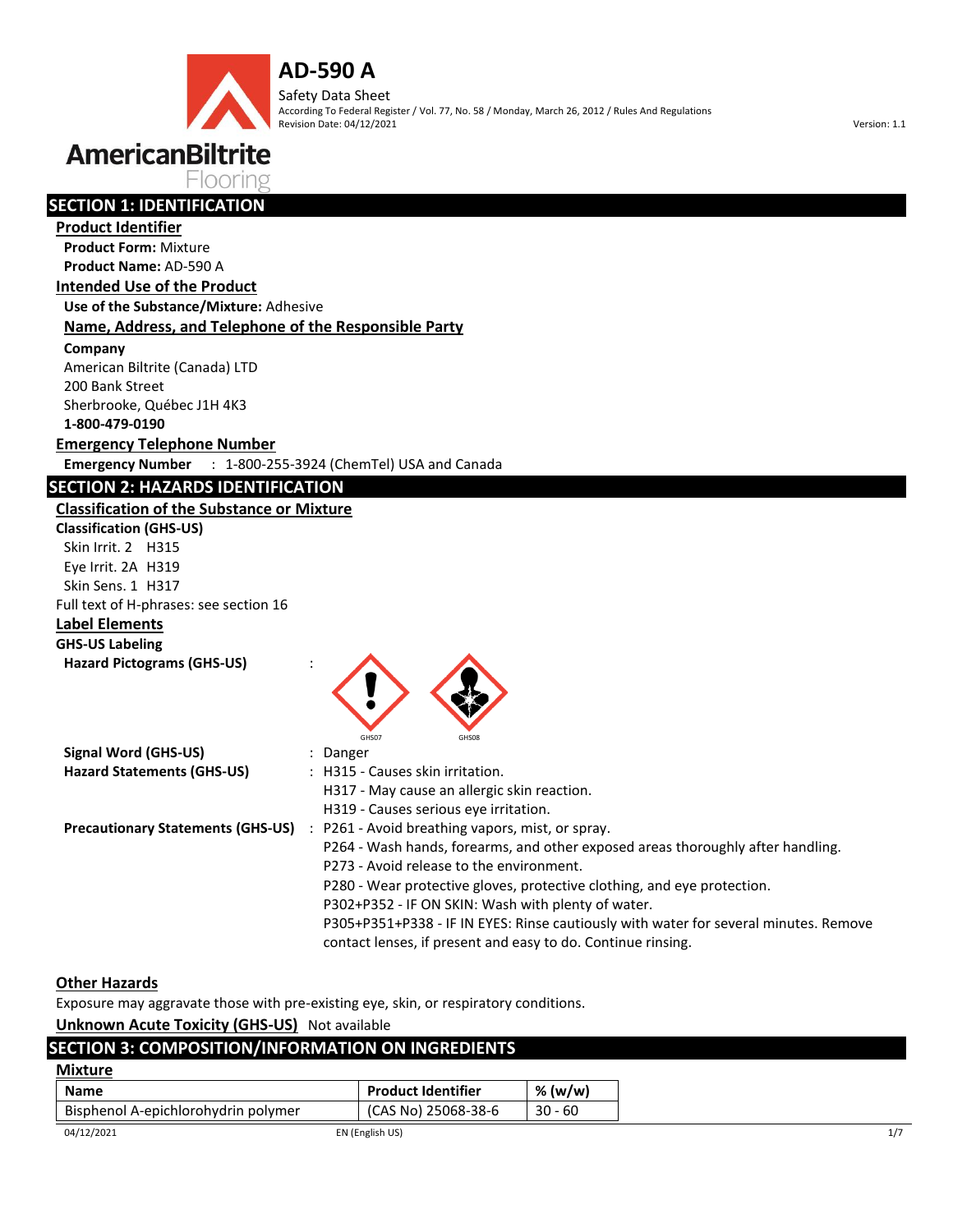Safety Data Sheet

According To Federal Register / Vol. 77, No. 58 / Monday, March 26, 2012 / Rules And Regulations

| Alkyl (C12-14) glycidyl ether | (CAS No) 68609-97-2 |             |
|-------------------------------|---------------------|-------------|
| Quartz*                       | (CAS No) 14808-60-7 | $0.1 - 1.0$ |

\*This product contains a material that may be hazardous when present as an airborne dust. Since this product is in a liquid form, the material is not able to become airborne and cannot be inhaled. Thus, the hazards usually associated with this material are not applicable to this product.

## **SECTION 4: FIRST AID MEASURES**

### **Description of First Aid Measures**

**General:** Never give anything by mouth to an unconscious person. If you feel unwell, seek medical advice (show the label if possible). **Inhalation:** Remove to fresh air and keep at rest in a position comfortable for breathing. Obtain medical attention if breathing difficulty persists.

**Skin Contact:** Remove contaminated clothing. Gently wash with plenty of soap and water followed by rinsing with water for at least 15 minutes. Call a POISON CENTER or doctor/physician if you feel unwell. Wash contaminated clothing before reuse.

**Eye Contact:** Rinse cautiously with water for at least 15 minutes. Remove contact lenses, if present and easy to do. Continue rinsing. Obtain medical attention.

**Ingestion:** Do NOT induce vomiting. Rinse mouth. Immediately call a POISON CENTER or doctor/physician.

#### **Most Important Symptoms and Effects Both Acute and Delayed**

**General:** Irritation to eyes, skin and respiratory tract. May cause an allergic skin reaction.

**Inhalation:** May cause respiratory irritation.

**Skin Contact:** Causes skin irritation. Symptoms may include: Redness, pain, swelling, itching, burning, dryness, and dermatitis. May cause an allergic skin reaction.

**Eye Contact:** Causes serious eye irritation. Symptoms may include: Redness, pain, swelling, itching, and burning, tearing, and blurred vision.

**Ingestion:** Ingestion is likely to be harmful or have adverse effects.

**Chronic Symptoms:** None expected.

#### **Indication of Any Immediate Medical Attention and Special Treatment Needed**

If you feel unwell, seek medical advice (show the label where possible).

### **SECTION 5: FIRE-FIGHTING MEASURES**

#### **Extinguishing Media**

Suitable Extinguishing Media: Water spray, fog, carbon dioxide (CO<sub>2</sub>), alcohol-resistant foam, dry chemical, or sand. **Unsuitable Extinguishing Media:** Do not use a heavy water stream. Use of heavy stream of water may spread fire.

#### **Special Hazards Arising From the Substance or Mixture**

**Fire Hazard:** Potentially violent decomposition can occur above 350 °C.

**Explosion Hazard:** Product is not explosive but if hazardous polymerization occurs can have an oxidizing effect that could lead to fire and possible explosion.

**Reactivity:** Hazardous polymerization can occur in contact with certain incompatible materials.

#### **Advice for Firefighters**

**Precautionary Measures Fire:** Exercise caution when fighting any chemical fire. Under fire conditions, hazardous fumes will be present.

**Firefighting Instructions:** Use water spray or fog for cooling exposed containers. In case of major fire and large quantities: Evacuate area. Fight fire remotely due to the risk of explosion.

**Protection During Firefighting:** Do not enter fire area without proper protective equipment, including respiratory protection. **Hazardous Combustion Products**: Under fire conditions this material may produce hazardous carbon dioxide (CO2), carbon monoxide (CO), various low molecular weight hydrocarbons, and smoke.

#### **Reference to Other Sections**

Refer to section 9 for flammability properties.

#### **SECTION 6: ACCIDENTAL RELEASE MEASURES**

## **Personal Precautions, Protective Equipment and Emergency Procedures**

**General Measures:** Avoid all contact with skin, eyes, or clothing. Avoid breathing vapor, mist, or spray. Use only outdoors or in a well-ventilated area.

## **For Non-Emergency Personnel**

**Protective Equipment:** Use appropriate personal protection equipment (PPE).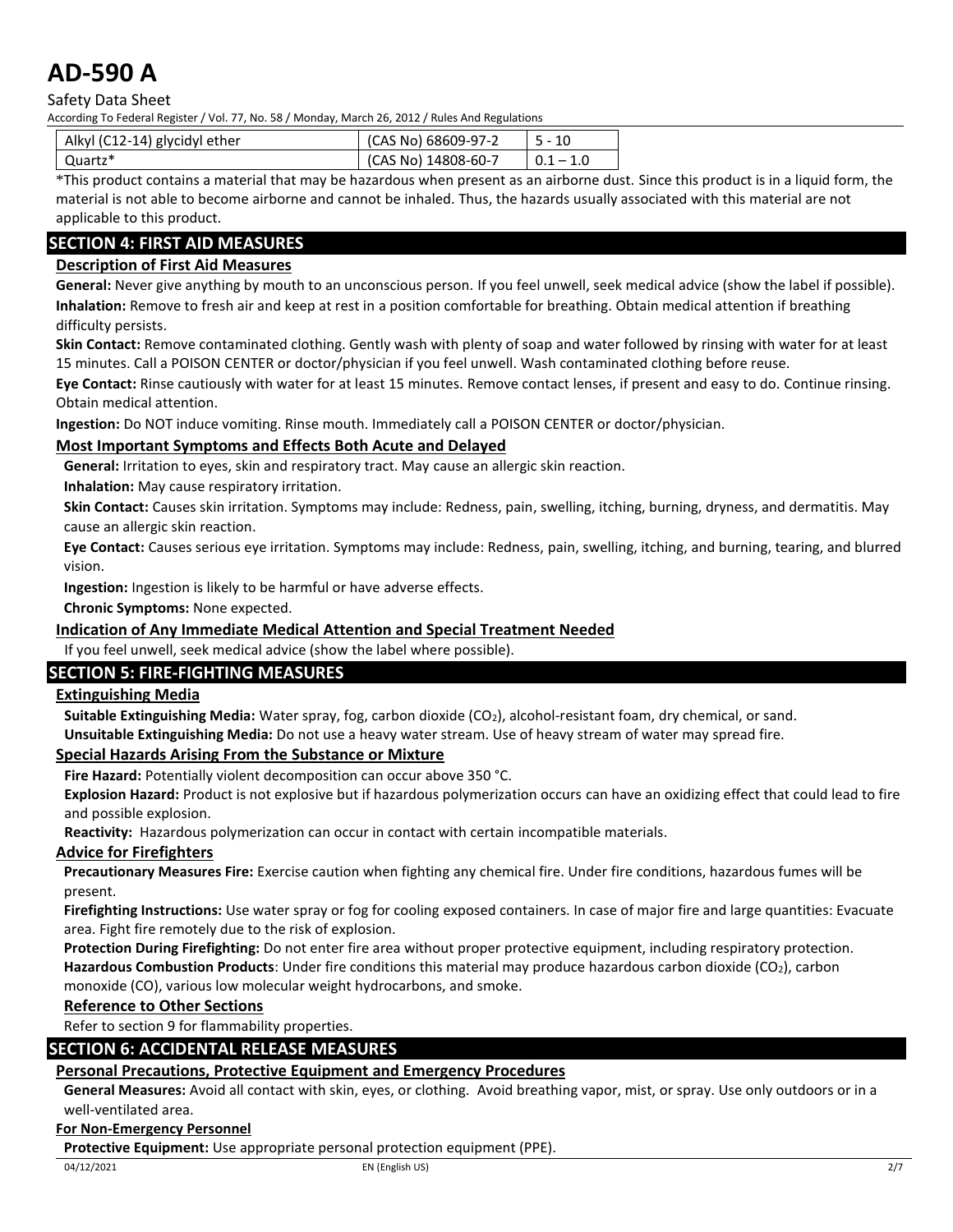Safety Data Sheet

According To Federal Register / Vol. 77, No. 58 / Monday, March 26, 2012 / Rules And Regulations

**Emergency Procedures:** Evacuate unnecessary personnel.

#### **For Emergency Personnel**

**Protective Equipment:** Equip cleanup crew with proper protection.

**Emergency Procedures:** Upon arrival at the scene, a first responder is expected to recognize the presence of dangerous goods,

protect oneself and the public, secure the area, and call for the assistance of trained personnel as soon as conditions permit.

#### **Environmental Precautions**

Prevent entry to sewers and public waters. Notify authorities if liquid enters sewers or public waters.

#### **Methods and Material for Containment and Cleaning Up**

**For Containment:** Contain any spills with dikes or absorbents to prevent migration and entry into sewers or streams. Do not take up in combustible material such as: saw dust or cellulosic material.

**Methods for Cleaning Up:** Clear up spills immediately and dispose of waste safely. Spills should be contained with mechanical barriers. Transfer spilled material to a suitable container for disposal. Contact competent authorities after a spill. Use only nonsparking tools.

#### **Reference to Other Sections**

See Heading 8. Exposure controls and personal protection. For further information refer to section 13.

#### **SECTION 7: HANDLING AND STORAGE**

#### **Precautions for Safe Handling**

**Additional Hazards When Processed:** The substance will polymerize due to heating, on contact with incompatible materials, and under the influence of light. Heating may cause violent combustion or explosion producing acrid smoke. The substance may also spontaneously polymerize if it is not stabilized. Product to be handled in a closed system and under strictly controlled conditions. **Hygiene Measures:** Handle in accordance with good industrial hygiene and safety procedures. Wash hands and other exposed areas

with mild soap and water before eating, drinking or smoking and when leaving work.

## **Conditions for Safe Storage, Including Any Incompatibilities**

**Technical Measures:** Any proposed use of this product in elevated-temperature processes should be thoroughly evaluated to assure that safe operating conditions are established and maintained.

**Storage Conditions:** Store in a dry, cool, and well-ventilated place. Keep container closed when not in use. Keep in fireproof place. Keep/Store away from direct sunlight, extremely high or low temperatures and incompatible materials.

**Incompatible Materials:** Strong acids. Strong bases. Strong oxidizers. Amines. Fluorine. Ammonium salts.

#### **Specific End Use(s)**

No use is specified.

### **SECTION 8: EXPOSURE CONTROLS/PERSONAL PROTECTION**

#### **Control Parameters**

For substances listed in section 3 that are not listed here, there are no established Exposure limits from the manufacturer, supplier, importer, or the appropriate advisory agency including: ACGIH (TLV), NIOSH (REL), OSHA (PEL), Canadian provincial governments, or the Mexican government

| Quartz (14808-60-7)                |                                      |                                                                           |
|------------------------------------|--------------------------------------|---------------------------------------------------------------------------|
| <b>USA ACGIH</b>                   | ACGIH TWA $(mg/m3)$                  | 0.025 mg/m <sup>3</sup> (respirable fraction)                             |
| <b>USA ACGIH</b>                   | <b>ACGIH chemical category</b>       | A2 - Suspected Human Carcinogen                                           |
| <b>USA OSHA</b>                    | OSHA PEL (STEL) (mg/m <sup>3</sup> ) | 250 mppcf/%SiO <sub>2</sub> +5, 10mg/m <sup>3</sup> /%SiO <sub>2</sub> +2 |
| <b>USA NIOSH</b>                   | NIOSH REL (TWA) (mg/m <sup>3</sup> ) | 0.05 mg/m <sup>3</sup> (respirable dust)                                  |
| <b>USA IDLH</b>                    | US IDLH $(mg/m3)$                    | 50 mg/m <sup>3</sup> (respirable dust)                                    |
| Alberta                            | OEL TWA (mg/m <sup>3</sup> )         | 0.025 mg/m <sup>3</sup> (respirable particulate)                          |
| <b>British Columbia</b>            | OEL TWA (mg/m <sup>3</sup> )         | 0.025 mg/m <sup>3</sup> (respirable)                                      |
| <b>Manitoba</b>                    | OEL TWA (mg/m <sup>3</sup> )         | 0.025 mg/m <sup>3</sup> (respirable fraction)                             |
| <b>New Brunswick</b>               | OEL TWA (mg/m <sup>3</sup> )         | 0.1 mg/m <sup>3</sup> (respirable fraction)                               |
| <b>Newfoundland &amp; Labrador</b> | OEL TWA (mg/m <sup>3</sup> )         | 0.025 mg/m <sup>3</sup> (respirable fraction)                             |
| Nova Scotia                        | OEL TWA (mg/m <sup>3</sup> )         | 0.025 mg/m <sup>3</sup> (respirable fraction)                             |
| <b>Nunavut</b>                     | OEL TWA (mg/m <sup>3</sup> )         | 0.1 mg/m <sup>3</sup> (respirable mass)                                   |
| <b>Northwest Territories</b>       | OEL TWA (mg/m <sup>3</sup> )         | 0.1 mg/m <sup>3</sup> (respirable mass)                                   |
| Ontario                            | OEL TWA (mg/m <sup>3</sup> )         | 0.10 mg/m <sup>3</sup> (designated substances regulation-respirable)      |
| <b>Prince Edward Island</b>        | OEL TWA $(mg/m3)$                    | 0.025 mg/m <sup>3</sup> (respirable fraction)                             |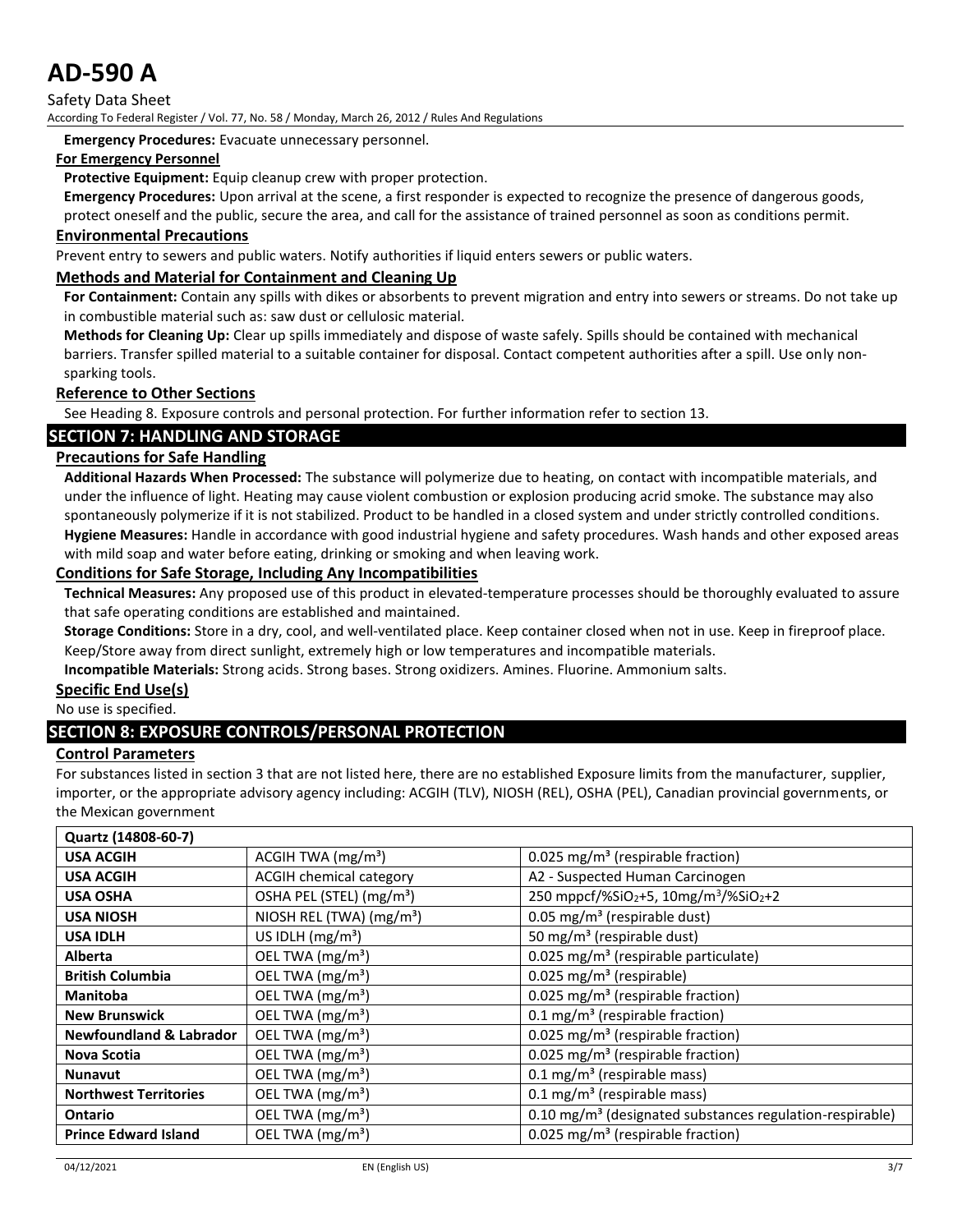#### Safety Data Sheet

According To Federal Register / Vol. 77, No. 58 / Monday, March 26, 2012 / Rules And Regulations

| Québec       | VEMP $(mg/m3)$    | 0.1 mg/m <sup>3</sup> (respirable dust)      |
|--------------|-------------------|----------------------------------------------|
| Saskatchewan | OEL TWA $(mg/m3)$ | 0.05 mg/m <sup>3</sup> (respirable fraction) |
| Yukon        | OEL TWA $(mg/m3)$ | 300 particle/mL                              |

#### **Exposure Controls**

**Appropriate Engineering Controls:** Emergency eye wash fountains and safety showers should be available in the immediate vicinity of any potential exposure, but are not required. Product to be handled under strictly controlled conditions. Ensure all national/local regulations are observed. Gas detectors should be used when toxic gases may be released. Provide exhaust ventilation or other engineering controls to keep the airborne concentrations of vapor or mists below the applicable workplace exposure limits.

**Personal Protective Equipment:** Protective goggles. Gloves. Protective clothing. Insufficient ventilation: wear respiratory protection.



**Materials for Protective Clothing:** Chemically resistant materials and fabrics.

**Hand Protection:** Wear chemically resistant protective gloves.

**Eye Protection:** Chemical safety goggles.

**Skin and Body Protection:** Wear suitable protective clothing.

**Respiratory Protection:** If exposure limits are exceeded or irritation is experienced, approved respiratory protection should be worn. **Environmental Exposure Controls:** Do not allow the product to be released into the environment.

**Consumer Exposure Controls:** Do not eat, drink or smoke during use

## **SECTION 9: PHYSICAL AND CHEMICAL PROPERTIES**

**Information on Basic Physical and Chemical Properties**

| <b>Physical State</b>                                    |                | Paste – Viscous Liquid                                                |
|----------------------------------------------------------|----------------|-----------------------------------------------------------------------|
| Appearance                                               |                | Beige Thick liquid                                                    |
| Odor                                                     |                | Not available                                                         |
| <b>Odor Threshold</b>                                    |                | Not available                                                         |
| рH                                                       |                | Not available                                                         |
| <b>Evaporation Rate</b>                                  |                | Not available                                                         |
| <b>Melting Point</b>                                     |                | Not available                                                         |
| <b>Freezing Point</b>                                    |                | $32^{\circ}$ F                                                        |
| <b>Boiling Point</b>                                     |                | $>$ 482 °F (250 °C)                                                   |
| <b>Flash Point</b>                                       |                | > 200 °F (93 °C) (Setaflash method)                                   |
| <b>Auto-ignition Temperature</b>                         |                | Not available                                                         |
| <b>Decomposition Temperature</b>                         |                | Not available                                                         |
| Flammability (solid, gas)                                |                | Not available                                                         |
| Lower Flammable Limit                                    |                | Not available                                                         |
| <b>Upper Flammable Limit</b>                             |                | Not available                                                         |
| <b>Vapor Pressure</b>                                    |                | Not available                                                         |
| Relative Vapor Density at 20 °C                          |                | Not available                                                         |
| <b>Relative Density</b>                                  |                | Not available                                                         |
| <b>Specific Gravity</b>                                  |                | 1.3                                                                   |
| <b>Solubility</b>                                        |                | Not available                                                         |
| <b>Partition Coefficient: N-Octanol/Water</b>            |                | Not available                                                         |
| <b>Viscosity</b>                                         |                | Approximately 60,000 cps                                              |
| <b>Explosion Data - Sensitivity to Mechanical Impact</b> | $\ddot{\cdot}$ | Not expected to present an explosion hazard due to mechanical impact. |
| <b>Explosion Data - Sensitivity to Static Discharge</b>  |                | Not expected to present an explosion hazard due to static discharge.  |
| <b>VOC Content</b>                                       |                | $<$ 12 g/L ( $<$ 0.1 lbs/gal)                                         |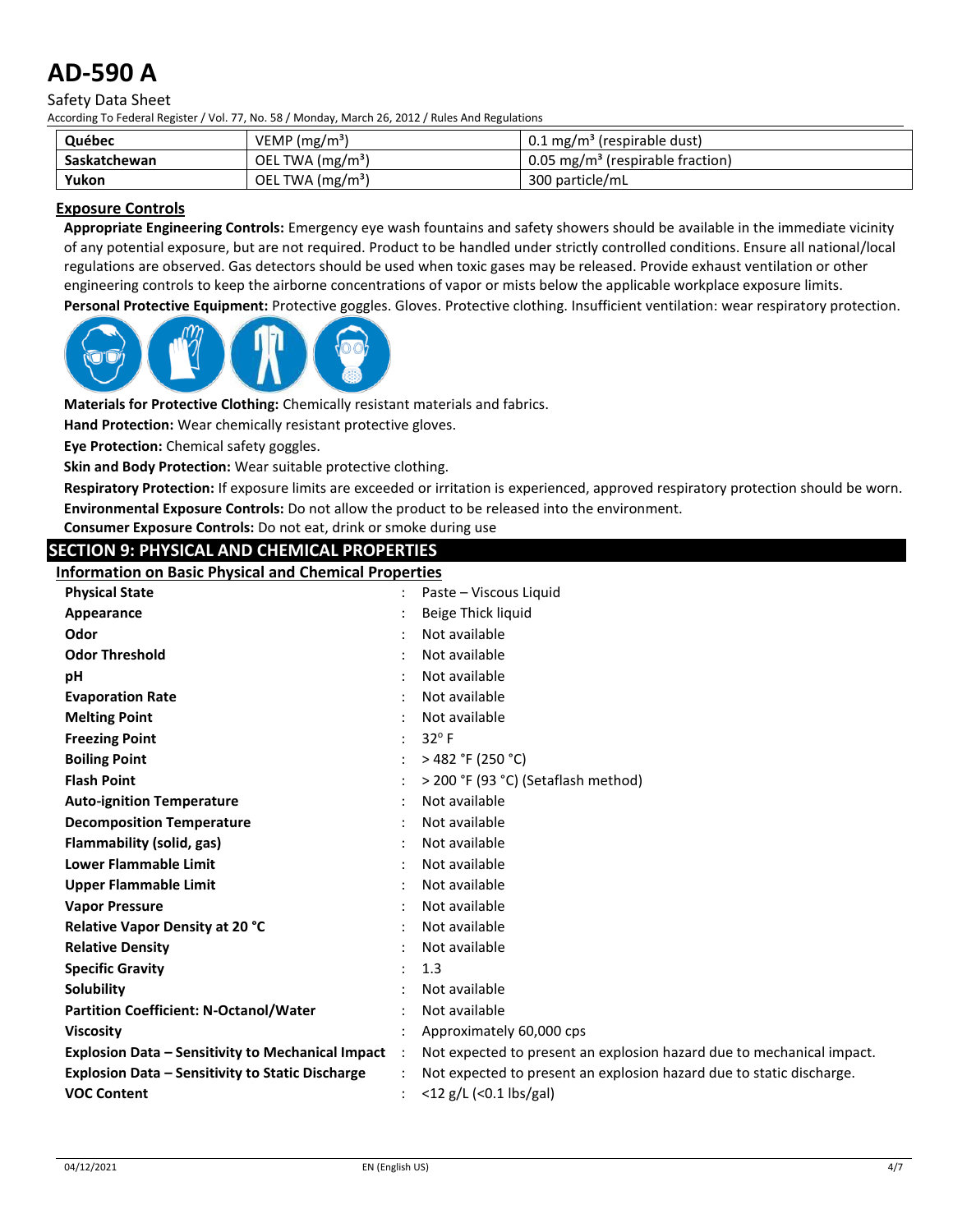Safety Data Sheet

According To Federal Register / Vol. 77, No. 58 / Monday, March 26, 2012 / Rules And Regulations

#### **SECTION 10: STABILITY AND REACTIVITY**

**Reactivity:** Hazardous reactions are unlikely to occur under normal circumstances.

**Chemical Stability:** Stable under recommended handling and storage conditions (see section 7).

**Possibility of Hazardous Reactions:** Hazardous polymerization can occur in contact with certain incompatible materials.

**Conditions to Avoid:** Direct sunlight. Extremely high or low temperatures. Ignition sources. Incompatible materials.

**Incompatible Materials:** Strong acids. Strong bases. Strong oxidizers. Amines. Fluorine. Ammonium salts.

**Hazardous Decomposition Products:** Under fire conditions this material may produce hazardous carbon dioxide (CO2), carbon monoxide (CO), various low molecular weight hydrocarbons, and smoke.

#### **SECTION 11: TOXICOLOGICAL INFORMATION**

#### **Information on Toxicological Effects - Product**

**Acute Toxicity:** Not classified

**LD50 and LC50 Data:** Not available

**Skin Corrosion/Irritation:** Causes skin irritation.

**Serious Eye Damage/Irritation:** Causes serious eye irritation.

**Respiratory or Skin Sensitization:** May cause an allergic skin reaction.

**Germ Cell Mutagenicity:** Not classified

**Teratogenicity:** Not classified

**Carcinogenicity:** Not classified.

**Specific Target Organ Toxicity (Repeated Exposure):** Not classified

**Reproductive Toxicity:** Not classified.

**Specific Target Organ Toxicity (Single Exposure):** Not classified

**Aspiration Hazard:** Not classified

**Symptoms/Injuries After Inhalation:** May cause respiratory irritation.

**Symptoms/Injuries After Skin Contact:** Causes skin irritation. Symptoms may include: Redness, pain, swelling, itching, burning, dryness, and dermatitis.

**Symptoms/Injuries After Eye Contact:** Causes serious eye irritation. Symptoms may include: Redness, pain, swelling, itching, burning, tearing, and blurred vision.

**Symptoms/Injuries After Ingestion:** Ingestion is likely to be harmful or have adverse effects.

**Chronic Symptoms:** None expected.

#### **Information on Toxicological Effects - Ingredient(s)**

**LD50 and LC50 Data:**

| Bisphenol A-epichlorohydrin polymer (25068-38-6) |                |
|--------------------------------------------------|----------------|
| <b>LD50 Oral Rat</b>                             | $>$ 2000 mg/kg |
| <b>LD50 Dermal Rat</b>                           | > 2000 mg/kg   |
| Quartz (14808-60-7)                              |                |
| <b>LD50 Oral Rat</b>                             | > 5000 mg/kg   |
| <b>LD50 Dermal Rat</b>                           | > 5000 mg/kg   |
|                                                  |                |

| Quartz (14808-60-7)                             |                          |
|-------------------------------------------------|--------------------------|
| <b>IARC Group</b>                               |                          |
| <b>National Toxicology Program (NTP) Status</b> | Known Human Carcinogens. |

### **SECTION 12: ECOLOGICAL INFORMATION**

**Toxicity** 

**Ecology - General:** Harmful to aquatic life. Harmful to aquatic life with long lasting effects.

| Bisphenol A-epichlorohydrin polymer (25068-38-6) |                        |  |
|--------------------------------------------------|------------------------|--|
| LOEC (acute)                                     | 1 mg/l Daphnia magna   |  |
| <b>NOEC chronic crustacea</b>                    | 0.3 mg/l Daphnia magna |  |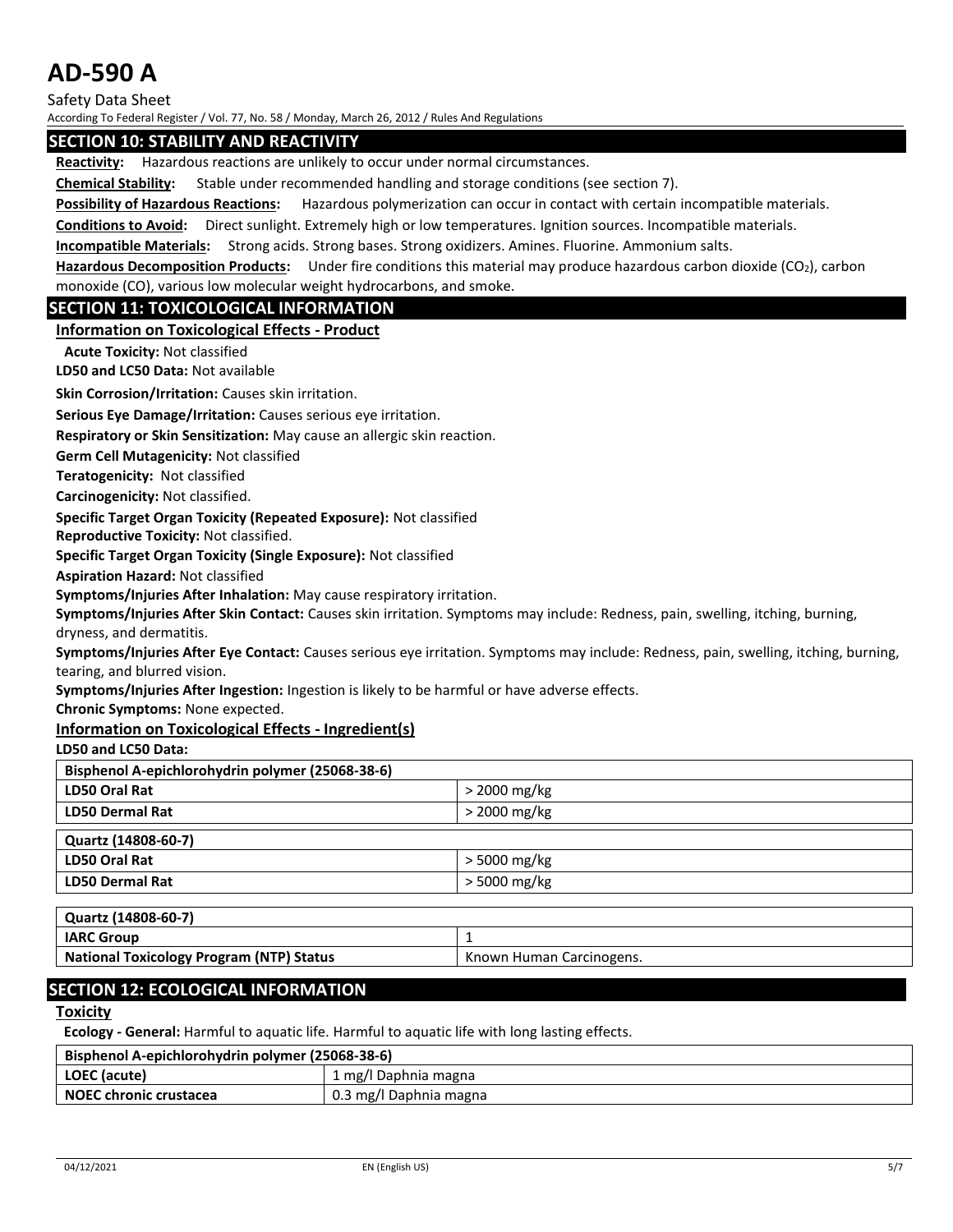Safety Data Sheet

According To Federal Register / Vol. 77, No. 58 / Monday, March 26, 2012 / Rules And Regulations

#### **Persistence and Degradability**

#### **Bioaccumulative Potential**

**Mobility in Soil** Not available

#### **Other Adverse Effects**

**Other Information:** Avoid release to the environment.

## **SECTION 13: DISPOSAL CONSIDERATIONS**

**Sewage Disposal Recommendations:** This material is hazardous to the aquatic environment. Keep out of sewers and waterways. Do not empty into drains; dispose of this material and its container in a safe way.

**Waste Disposal Recommendations:** Dispose of waste material in accordance with all local, regional, national, provincial, territorial and international regulations.

#### **SECTION 14: TRANSPORT INFORMATION**

| In Accordance with DOT  | Not regulated for transport |
|-------------------------|-----------------------------|
| In Accordance with IMDG | Not regulated for transport |
| In Accordance with IATA | Not regulated for transport |
| In Accordance with TDG  | Not regulated for transport |

## **SECTION 15: REGULATORY INFORMATION**

#### **US Federal Regulations**

**Bisphenol A-epichlorohydrin polymer (25068-38-6)**

Listed on the United States TSCA (Toxic Substances Control Act) inventory

**Alkyl (C12-14) glycidyl ether (68609-97-2)**

Listed on the United States TSCA (Toxic Substances Control Act) inventory

#### **EPA TSCA Regulatory Flag** The Section 4 test **T** - T - indicates a substance that is the subject of a Section 4 test

rule under TSCA.

#### **Quartz (14808-60-7)**

Listed on the United States TSCA (Toxic Substances Control Act) inventory

#### **US State Regulations**

**Proposition 65 – WARNING**: Cancer and Reproductive Harm - www.P65Warnings.ca.gov.

#### **Quartz (14808-60-7)**

U.S. - Massachusetts - Right To Know List

U.S. - New Jersey - Right to Know Hazardous Substance List

U.S. - Pennsylvania - RTK (Right to Know) List

#### **Canadian Regulations**

**Bisphenol A-epichlorohydrin polymer (25068-38-6)** Listed on the Canadian DSL (Domestic Substances List) Alkyl (C12-14) glycidyl ether (68609-97-2)

Listed on the Canadian DSL (Domestic Substances List)

**Quartz (14808-60-7)**

Listed on the Canadian DSL (Domestic Substances List)

Listed on the Canadian IDL (Ingredient Disclosure List)

IDL Concentration 1 %

This product has been classified in accordance with the hazard criteria of the Controlled Products Regulations (CPR) and the SDS contains all of the information required by CPR.

## **SECTION 16: OTHER INFORMATION, INCLUDING DATE OF PREPARATION OR LAST REVISION**

| <b>Revision Date</b>          | : 04/12/2021                                                                          |  |
|-------------------------------|---------------------------------------------------------------------------------------|--|
| <b>Other Information</b>      | : This document has been prepared in accordance with the SDS requirements of the OSHA |  |
|                               | Hazard Communication Standard 29 CFR 1910.1200.                                       |  |
| <b>GHS Full Text Phrases:</b> |                                                                                       |  |
| H315                          | Causes skin irritation                                                                |  |